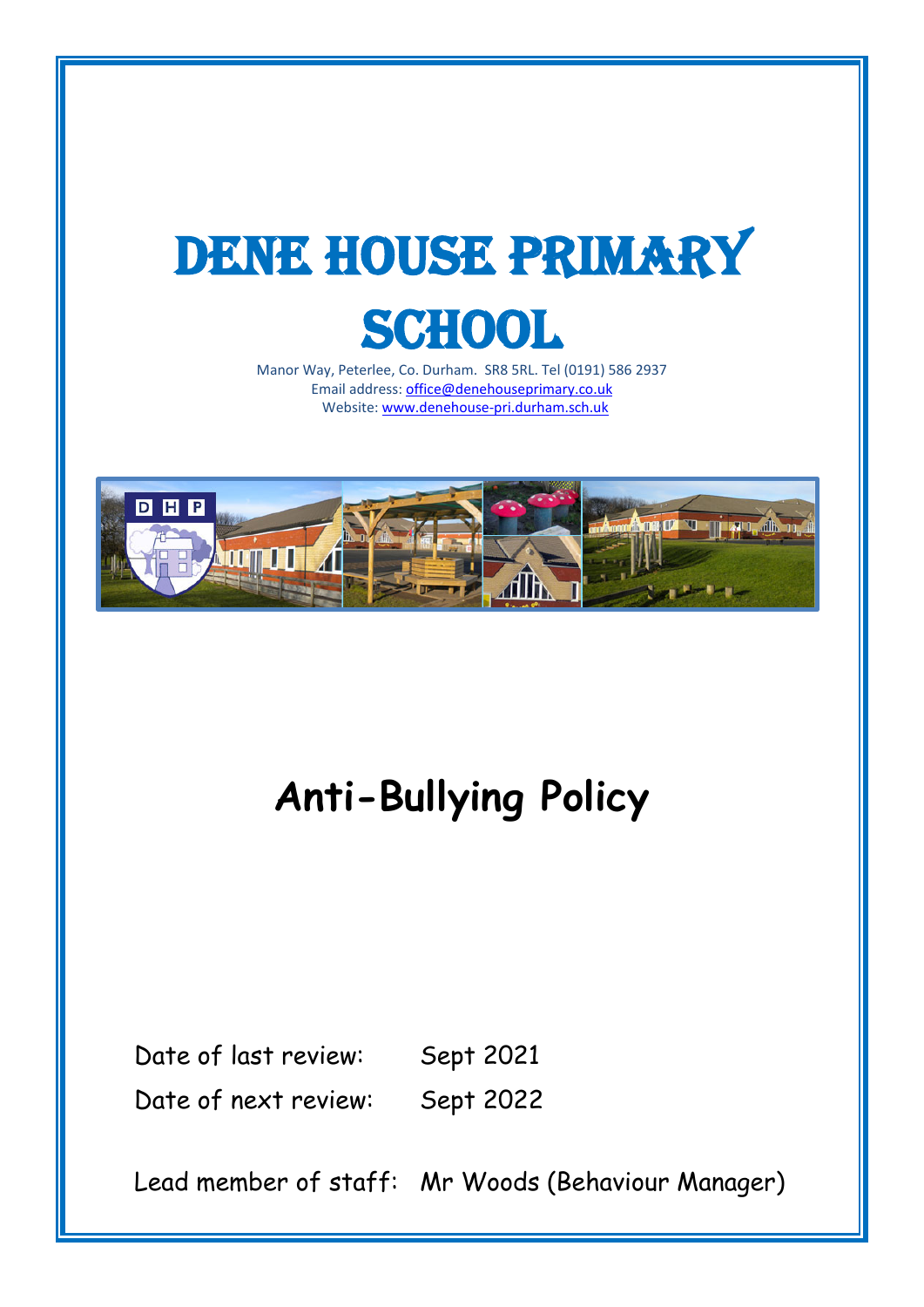### **Key Principles**

Dene House Primary School aims to ensure that everyone in school has the right to feel welcome, secure and happy. Bullying prevents this, undermines self-esteem and denies equality of opportunity.

Our school code uses the Equality Act 2010: To treat everyone Equally and Fairly regardless of:

- Age
- Disability
- Gender
- Gender Identity
- Race and Nationality
- Religion or belief
- Pregnancy
- Marriage
- Sexual Orientation

We will adhere to the legal definitions of these protected characteristics as set out by the Equality and Human Rights Commission (EHRC) code of practice (see Equal Opportunities Policy September 2016)

Our intent: It is everyone's responsibility to challenge bullying and this policy contains guidelines for action. Where bullying exists or is suspected, the victims must feel confident to activate our antibullying systems within the school.

This policy is linked to Safeguarding, Behaviour, Child Protection. Equality, Inclusion, E-safety and Acceptable Use polices.

#### **Aims and Objectives**

- Provide sufficient and swift support for children and staff at risk of being bullied;
- Challenge attitudes about bullying behaviour;
- Develop an anti-bullying ethos in the school;
- Establish and maintain a record of bullying incidents and actions taken as a result

#### **What is Bullying?**

Bullying is: deliberately hurtful behaviour that is repeated over a period of time, making it difficult for the person concerned to defend themselves.

Our pupil version: Doing something Several Times On Purpose to hurt/upset someone else Bullying can take many forms:

- Name-calling,
- Violence,
- Threatened violence,
- Isolation,
- Ridicule,
- Emotional bullying,
- Indirect action such as spreading unpleasant stories,
- Cyber bullying.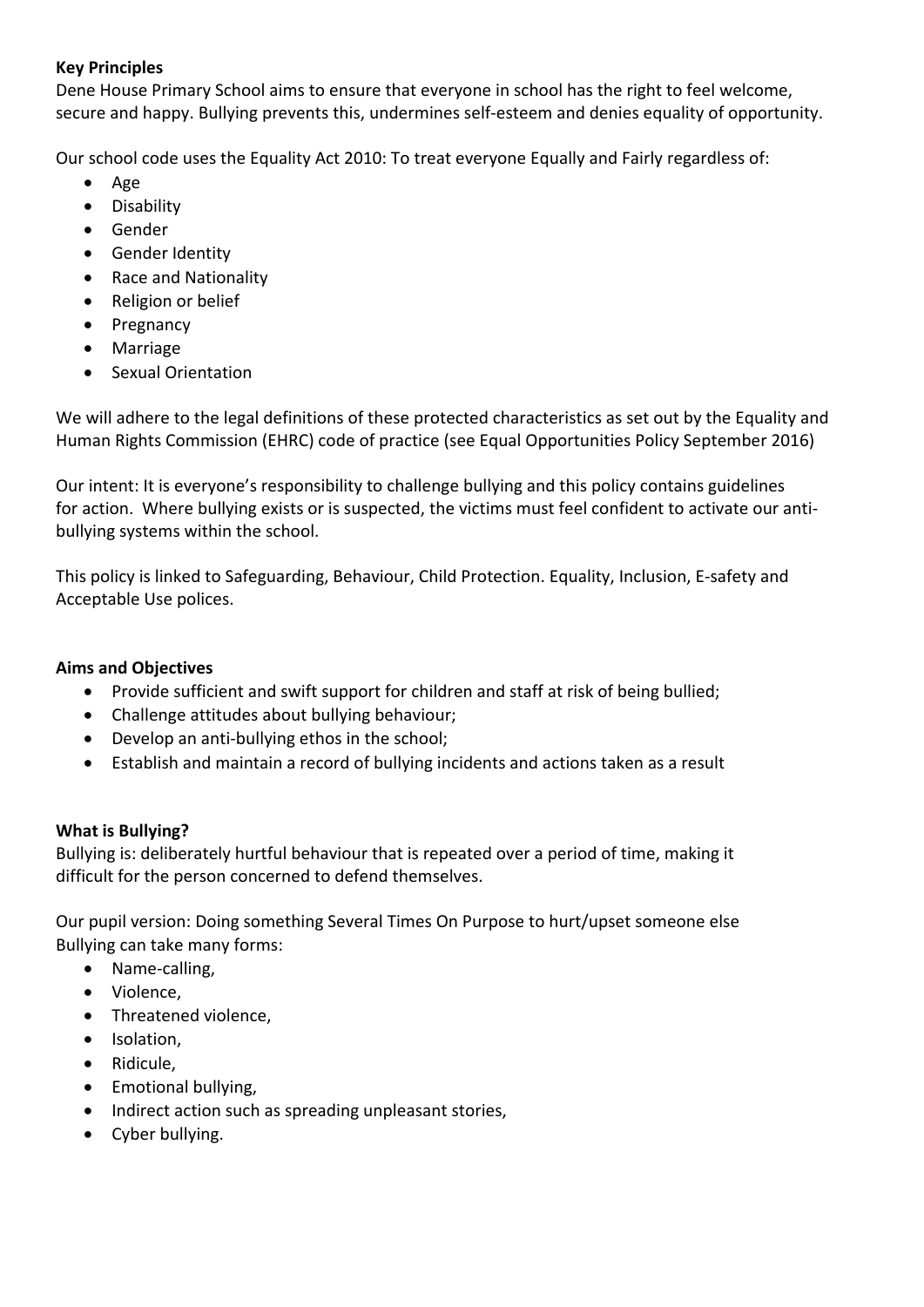In some cases, bullying can be prejudice driven and some may be targeted at someone due to:

- Age,
- Race,
- Religion or culture,
- SEN or disability,
- Health conditions or appearance,
- Sexual orientation,
- Gender,
- Gender identity,
- Beliefs,
- Home circumstances.

At Dene House Primary School, all forms of bullying will be investigated and challenged.

#### **Who does the policy apply to?**

This policy applies to all forms of bullying within the school environment, between all stakeholders: children, staff and parents, for example:

- Children bullying each other
- Children bullying staff
- Staff bullying children
- Staff bullying each other
- Parents bullying staff

The school works hard to ensure that all stakeholders know the difference between bullying and simply "falling out".

#### **Actions to Prevent Bullying**

Senior leaders will organise Assemblies and special events to tackle Bullying. These will be held regularly to remind pupils of the school's expectations, procedures and provide confidence to children who are vulnerable. Assemblies will also be held to encourage children to embrace and celebrate difference, for example using resources from the 'Educate and Celebrate' programme.

At the start of a new school year, senior leaders go through the School's behaviour code of conduct with all pupils, which includes anti-bullying. This is then done regularly by staff throughout the year. Staff will be vigilant for signs of bullying and always take reports of incidents seriously. We will use the curriculum whenever possible to reinforce the ethos of the school and help pupils to develop strategies to combat bullying-type behaviour. In Personal, Social, Health & Citizenship Education lessons, year group teachers will ensure that units of work are sufficient and progressively build understanding and confidence.

#### **Pupil Involvement**

School Council meetings will be held throughout the year. These will routinely address bullying issues, but specific 'Anti-bullying' sessions will be held regularly to purely focus on this issue. Buddies will be set up at playtimes to help deal with 'Friendship issues' at playtimes and provide a further link between pupils and staff.

#### **Identifying Bullying**

Bullying can be difficult to identify because it is often subtle, covert and rarely witnessed by adults. However, some of the warning signs can include:

- Torn clothing and damaged books
- Sudden mood swings
- Loss of belongings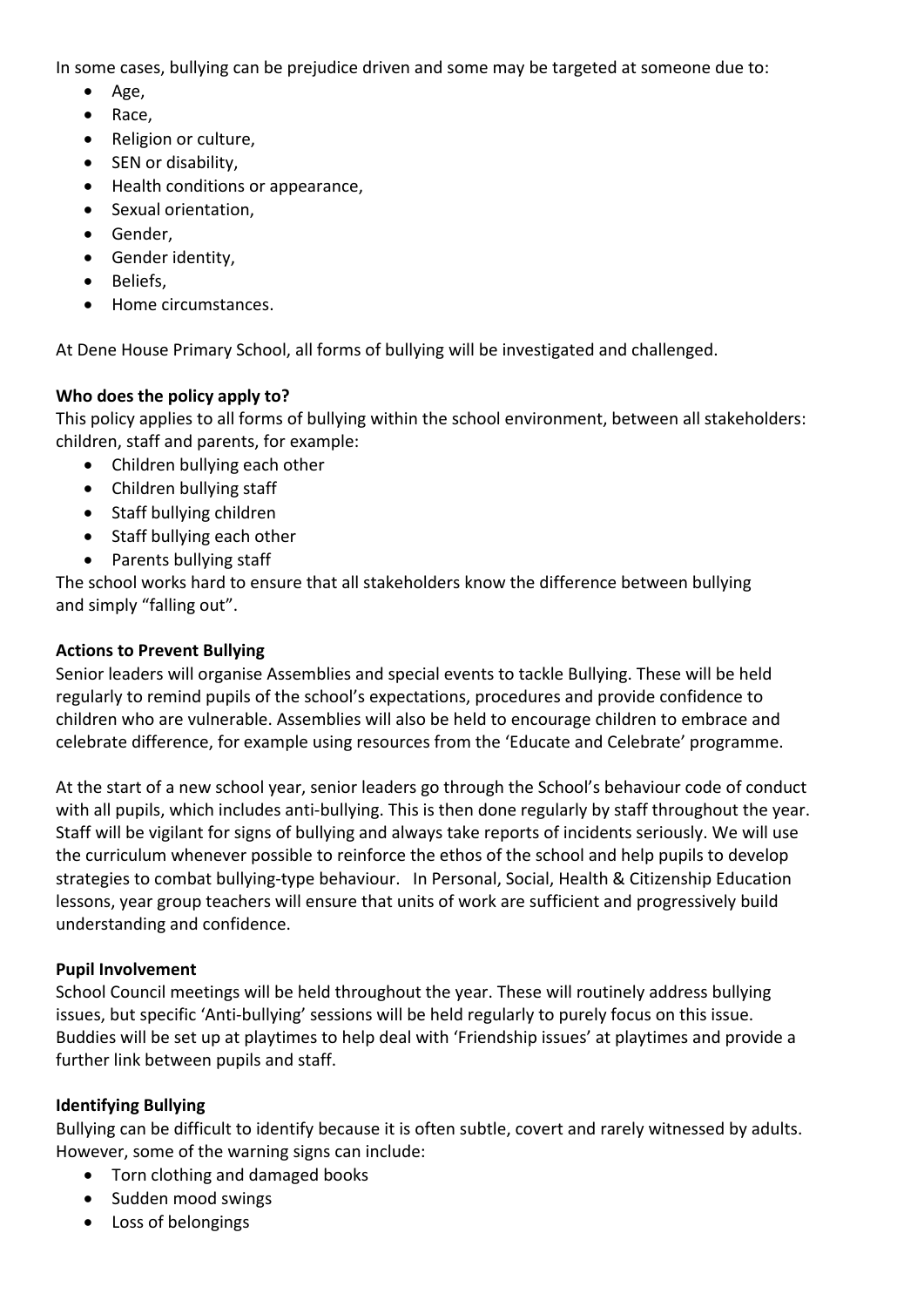- Requests to be accompanied to and from school
- Bedwetting
- Nail biting
- Nervous tics
- Sleep walking
- Flinching
- Underachievement
- School refusal
- Temper flare ups
- Physical marks
- Avoidance of certain days
- Psychosomatic illness

#### **Reporting Bullying**

Pupils are told, for example through regular whole school assemblies, staff reminders and PSHE lessons, that they must report any incidence of bullying to an adult within school; also when another pupil tells them that they are being bullied or if they see bullying taking place, it is their responsibility to report their knowledge to a member of staff.

At Dene House Primary School, staff are always available to speak to parents about any concerns they may have. Parents are also informed via the school newsletters of what they should do if they have concerns about the safety of a child.

All reported incidents of bullying will be investigated and taken seriously by staff members. Details will be recorded from the alleged victim and perpetrator as well as any witnesses. If bullying is not found to be occurring, the incident will still be dealt with and the person reporting will be spoken to about why it is not an incident of bullying, for example it may be a one off incident, two friends falling out, two children who just don't like each other, or a misunderstanding.

If bullying is found to be occurring, action will be taken to ensure that the bullying desists. This action will vary depending on the situation but will involve:

- Ensuring the victim has a way of reporting any incidents quickly to someone they feel comfortable
- talking to;
- Putting systems in place to ensure the victim and perpetrator/s are kept apart wherever possible;
- Informing all staff;
- Informing parents;
- An ongoing Bullying Record will be put in place to record any future incidents of bullying.
- It may also involve:
- Working with the SENDCO ;
- Working with a Family/ Pupil Support worker
- Working with outside agencies such as health care professionals, behaviour teams or the police.

In order to ensure effective monitoring of such occurrences, and to facilitate co-ordinated action, all proven incidences of bullying will be reported to the Headteacher.

Bullying instances will be collated by Key Stage Leaders and discussed in Senior Leadership meetings to find any patterns and discuss strategies to deal with bullying/awareness raising sessions etc.

Upon discovery of an incident of bullying, we will discuss with the children the issues appropriate to the incident and to their age and level of understanding. If the incident is not too serious, a problem-solving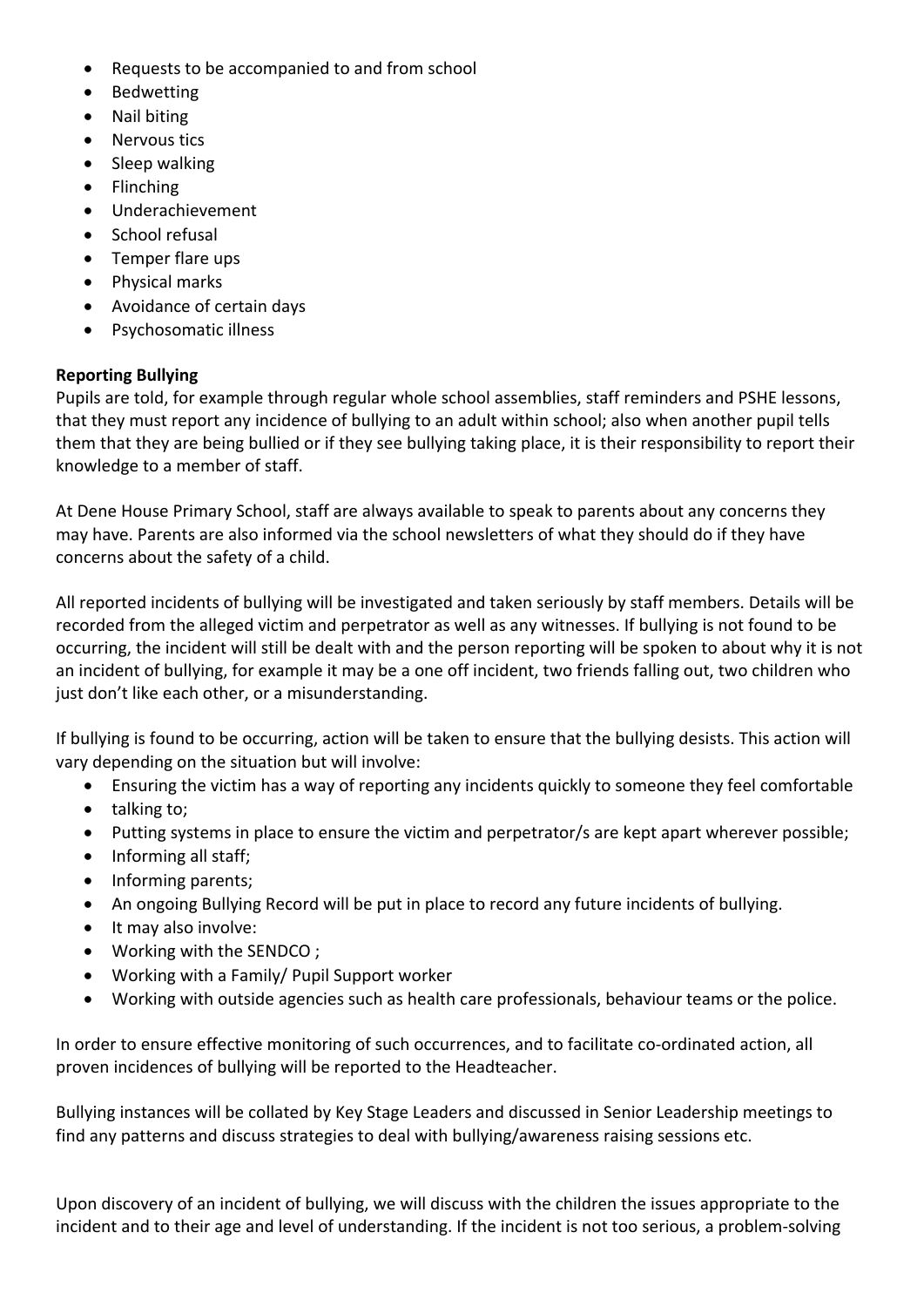approach may help. The victim will be offered the choice to be included or excluded from the enquiry. Our school uses a Restorative Approach towards all incidents that occur in school.

In discussion, the member of staff will try to remain neutral and deliberately avoid direct, closed questioning which may be interpreted as accusatory or interrogational in style. Each pupil must be given an opportunity to speak and the discussion should remain focused on finding a solution to the problem and stopping the bullying recurring.

Parents should be informed, their view point understood and involvement encouraged. Rebuilding - If pupils expect follow-up, they are less likely to start bullying again!

When a solution is reached, a programme of tracking meetings needs to be put in place to closely review progress. In most cases, these short tracking meetings should be daily at first followed by longer intervals agreed by participants.

There are various strategies that can be applied if more than one pupil is involved in bullying another. Roleplay and other drama techniques can be used as well as Circle Time. If held regularly, this can be an effective way of sharing information and provide a forum for discussing important issues such as equal rights, relationships, justice and acceptable behaviour. Victims need to be taught assertive behaviour techniques.

## **If you are being bullied:**

- Try to stay calm and look as confident as you can;
- Be firm and clear look them in the eye and tell them to stop
- Get away from the situation as quickly as possible;
- Tell an adult what has happened straight away.

#### **Parental Involvement**

Parents of bullies and their victims will be informed of the incident and the action that has taken place. Parental views will be obtained and given due consideration. They will be asked to support strategies proposed to tackle the problem. The bully will also be reminded of the possible consequences of bullying and the sanctions for repeated incidents will be clearly explained. Persistent bullies will be excluded from school. Where necessary we shall call on outside support and resources such as the Behaviour Support Service and Educational Psychology Service Roles and Responsibilities

#### **Staff Responsibilities**

It is the collective responsibility of all staff members including lunchtime supervisors, admin staff, teaching assistants and teaching staff to:

- Report any concerns about incidents which could affect the health or wellbeing of anyone in the school to the Head Teacher or Deputy Head Teacher;
- Encourage and promote anti-bullying directly or indirectly;
- Listen to any child or parent that has any concerns including those related to bullying incidents;
- Follow the procedures outlined in this policy when dealing with any suspected incidents of bullying.

It is the responsibility of the Senior Leadership Team to:

- Ensure that the anti-bullying policy is implemented in school and shared with all stakeholders;
- Promote anti-bullying in various ways, e.g. through timetabled assemblies, through
- conversations with children and through display work;
- Report to the Governing Body, as necessary, on any bullying issues;
- Liaise with the Local Authority, as necessary, if a period of fixed term or permanent exclusion